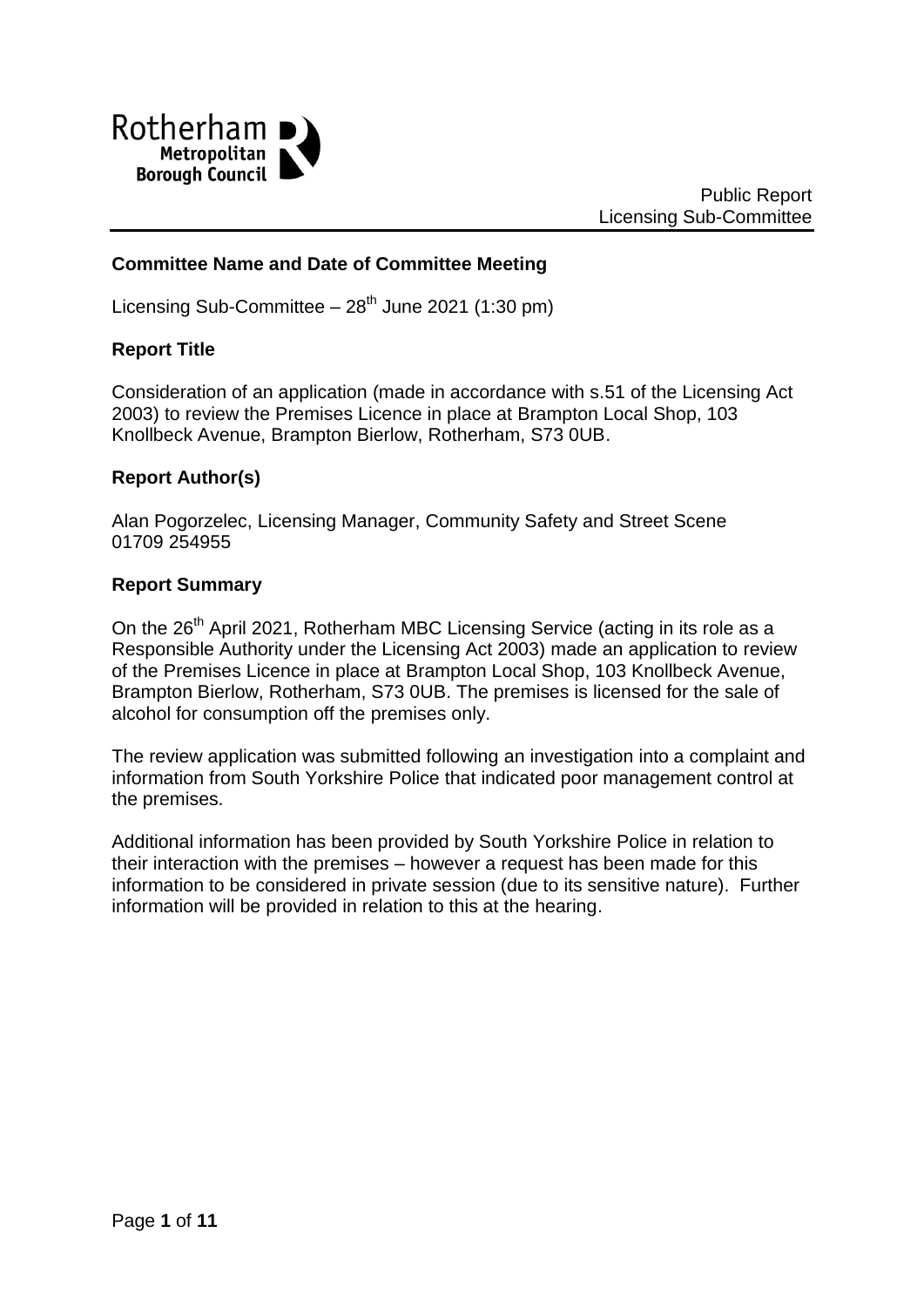## **Recommendations**

- 1. That the Licensing Sub-Committee considers the information contained within this report (and associated appendices) along with any additional information presented at the hearing and subsequently determines the application that has been made.
- 2. The Licensing Sub-Committee should inform the Licensing Manager of the decision in accordance with the requirements of the Licensing Act 2003 and Regulations made thereunder.

# **List of Appendices Included**

- Appendix 1 Location details
- Appendix 2 Premises Licence P0960
- Appendix 3 Review application form
- Appendix 4 Additional information from Rotherham MBC Licensing Authority (acting in the role of a Responsible Authority under the Licensing Act 2003)

### **Background Papers**

Rotherham MBC Statement of Licensing Policy 2020 -2025 (available at [www.rotherham.gov.uk/licensing\)](http://www.rotherham.gov.uk/licensing)

Revised guidance issued under section 182 of the Licensing Act 2003 (April 2018) (available at [https://www.gov.uk/government/publications/explanatory-memorandum](https://www.gov.uk/government/publications/explanatory-memorandum-revised-guidance-issued-under-s-182-of-licensing-act-2003)[revised-guidance-issued-under-s-182-of-licensing-act-2003\)](https://www.gov.uk/government/publications/explanatory-memorandum-revised-guidance-issued-under-s-182-of-licensing-act-2003)

### **Council Approval Required**

No

### **Exempt from the Press and Public**

No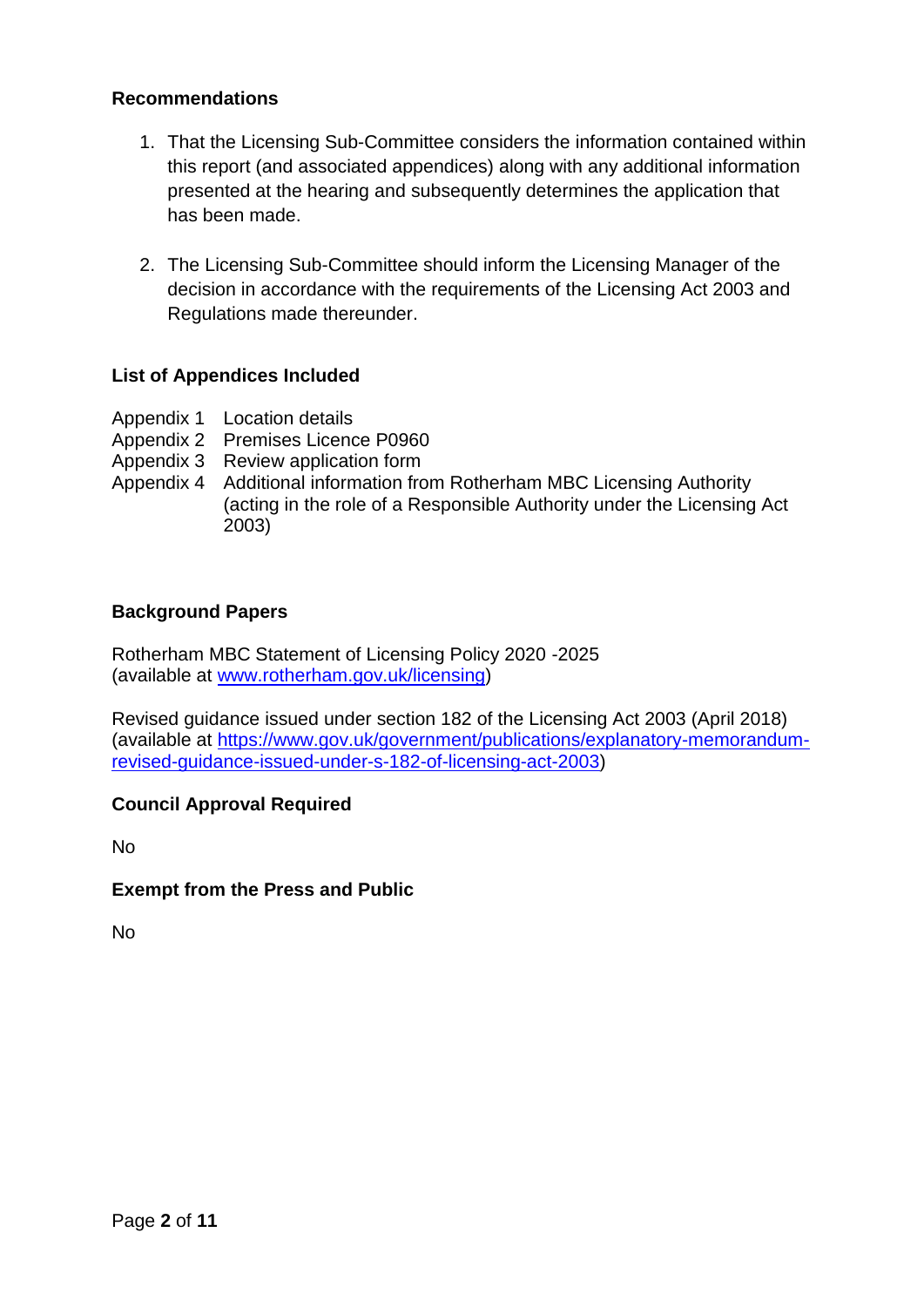**Consideration of an application (made in accordance with s.51 of the Licensing Act 2003) to review the Premises Licence in place at Brampton Local Shop, 103 Knollbeck Avenue, Brampton Bierlow, Rotherham, S73 0UB.**

#### **1. Background**

- 1.1 Brampton Local Shop is located on Knollbeck Avenue, Brampton Bierlow, Rotherham and is an licensed general grocer attracting a mainly local trade. Further details on the location of the premises can be found at Appendix 1.
- 1.2 The premises currently has the benefit of a Premises Licence issued under the Licensing Act 2003 (licence number P0916). The licence permits the sale of alcohol for consumption off the premises only. A copy of the Premises Licence is attached to this report as Appendix 2.
- 1.3 On 26th April 2021, Rotherham MBC's Licensing Service (acting in its role as a Responsible Authority under the Licensing Act 2003) submitted an application to review the Premises Licence. This application was submitted as a result of concerns around the management of the premises by the licence holder and DPS.
- 1.4 A copy of the review application form is attached as Appendix 3, additional information provided by the review applicant is attached as Appendix 4.
- 1.5 There is a prescribed period of 28 days following the submission of a review application during which time interested parties / responsible authorities may submit representations in relation to the application.
- 1.6 At the end of the prescribed period, additional information in relation to the premises had been provided by South Yorkshire Police. This information is sensitive and a request has been made for this information to be considered by the Sub-Committee in private session (i.e. with the public excluded from that part of the meeting).
- 1.7 Regulation made under the Licensing Act 2003 permit the exclusion of individuals from hearings, or conducting the hearing in private, if it is in the public interest to do so.
- 1.8 South Yorkshire Police will outline their reasons why they consider it to be in the public interest for the Committee to consider the information in private, and it will then be for the Committee to determine whether to do so or not. If the Committee decide that it is not in the public interest for the information to be considered in private, then South Yorkshire Police have asked for the information to be withdrawn from today's proceedings.
- 1.9 Legal advice will be available during the hearing to assist in the public interest determination should this be required.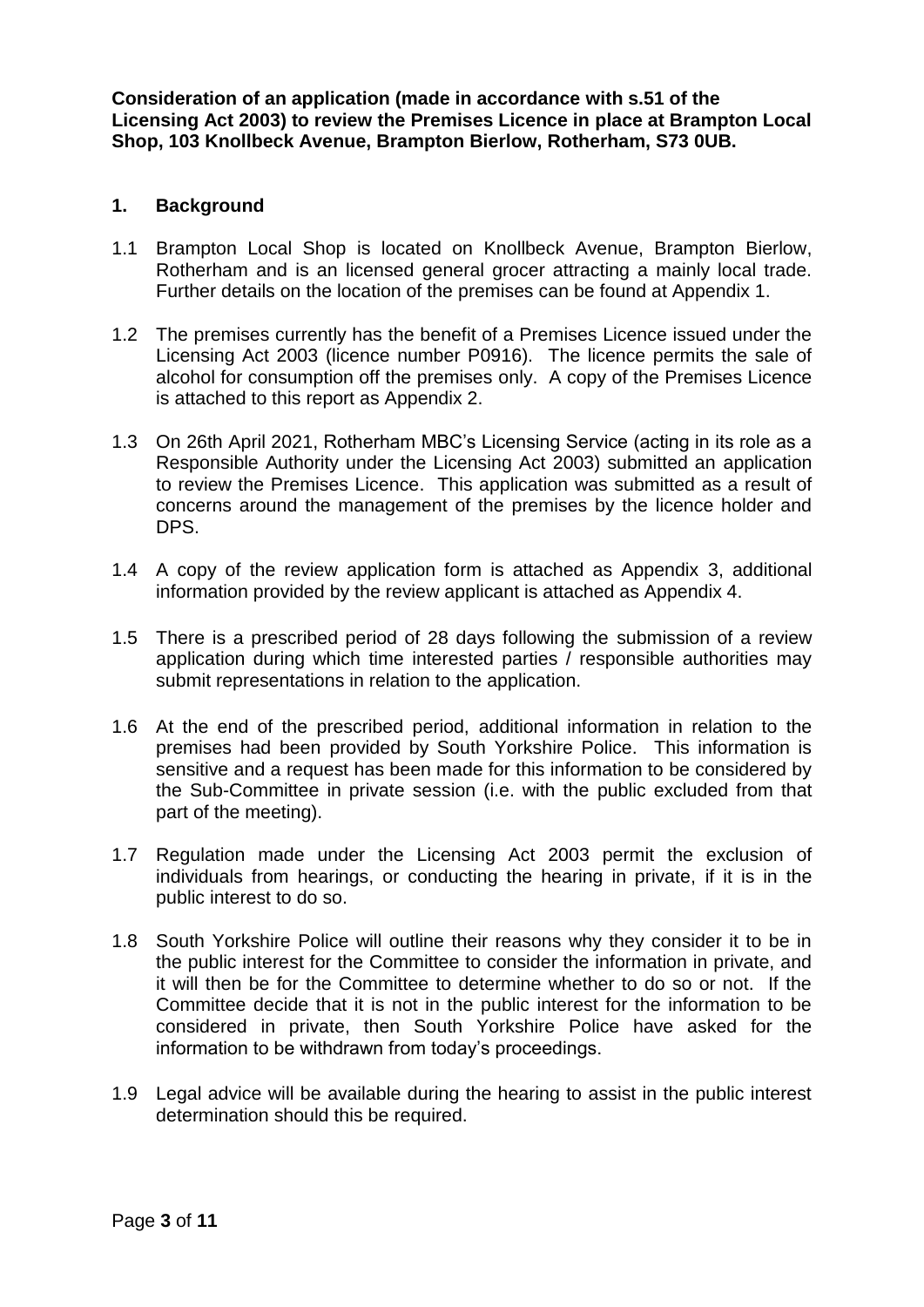# **2. Key Issues**

## The application

- 2.1 The application submitted by Rotherham MBC Licensing Service outlines concerns regarding the following matters:
	- 2.1.1 A lack of effective management control in relation to the operation of the premises.
	- 2.1.2 A general of the licence holder to adhere to the conditions attached to the Premises Licence.
- 2.2 Full details of the circumstances leading to the submission of the application to review the licence can be found at Appendices 3 and 4. In addition, the applicant will be in attendance at the hearing and will have the opportunity to further develop the above points and clarify any points or issues that may arise.

# **3. Options available to the Licensing Sub-Committee**

- 3.1 A licensing authority must carry out its functions under the Licensing Act with a view to promoting the licensing objectives:
	- the prevention of crime and disorder
	- **public safety**
	- the prevention of public nuisance
	- the protection of children from harm
- 3.2 In considering this matter, the Committee should take into account any representations or objections that have been received from responsible authorities or other persons, and representations made by the applicant or premises user as the case may be. In reaching the decision, regard must also be had to relevant provisions of the national guidance and the Council's licensing policy statement.
- 3.3 The Sub-Committee must take steps that it considers appropriate for the promotion of the licensing objectives.
- 3.4 The 2003 Act provides a range of powers for the licensing authority which it may exercise on determining a review where it considers them appropriate for the promotion of the licensing objectives.
- 3.5 The licensing authority may decide that the review does not require it to take any further steps appropriate to promoting the licensing objectives. In addition,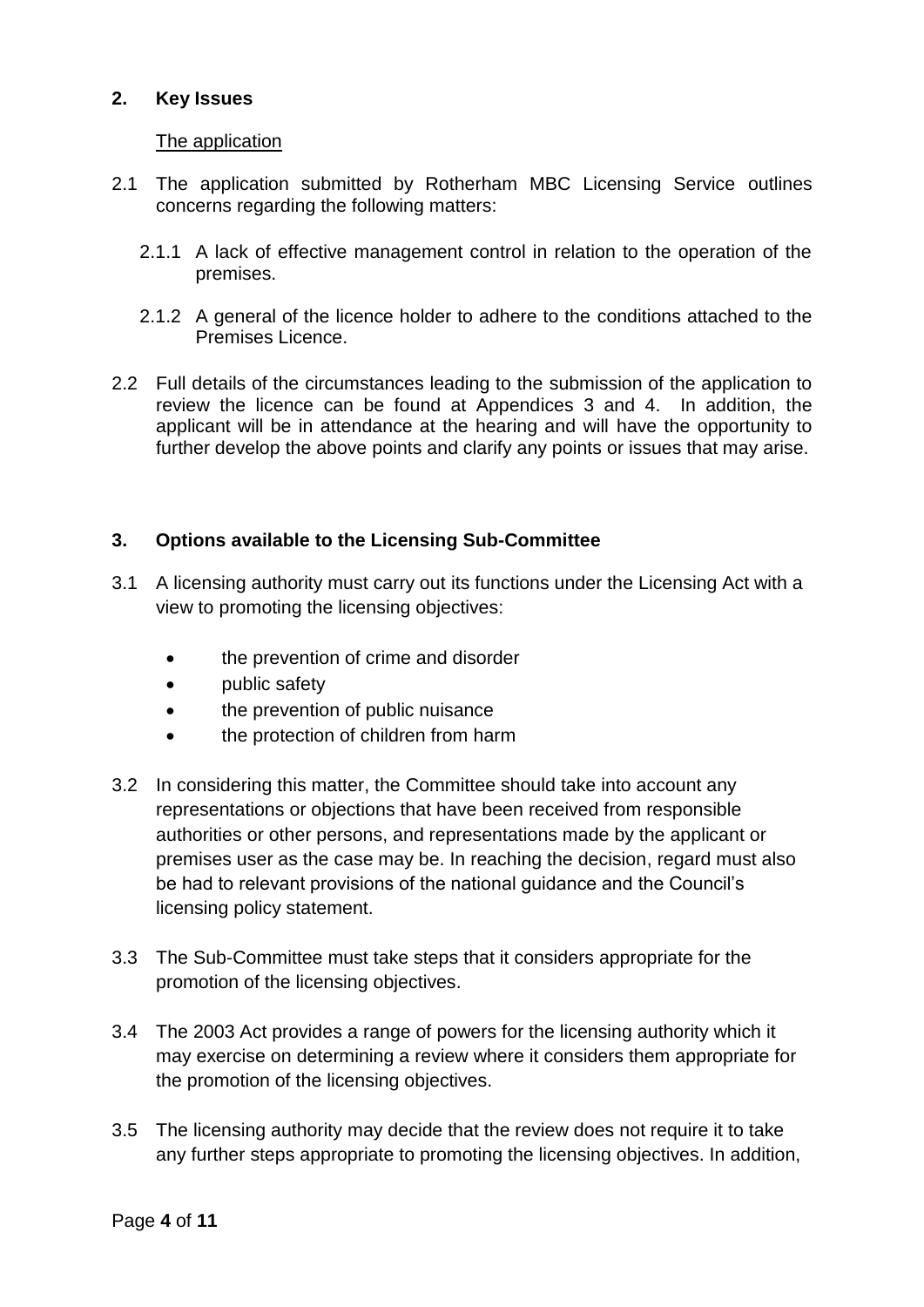there is nothing to prevent a licensing authority issuing an informal warning to the licence holder and/or to recommend improvement within a particular period of time. It is expected that licensing authorities will regard such informal warnings as an important mechanism for ensuring that the licensing objectives are effectively promoted and that warnings should be issued in writing to the licence holder.

- 3.6 However, where responsible authorities such as the Police or Environmental Health Officers have already issued warnings requiring improvement – either orally or in writing – that have failed as part of their own stepped approach to address concerns, licensing authorities should not merely repeat that approach and should take this into account when considering what further action is appropriate. Similarly, licensing authorities may take into account any civil immigration penalties which a licence holder has been required to pay for employing an illegal worker.
- 3.7 Where the licensing authority considers that action under its statutory powers is appropriate, it may take any of the following steps:
	- modify the conditions of the premises licence (which includes adding new conditions or any alteration or omission of an existing condition), for example, by reducing the hours of opening or by requiring door supervisors at particular times;
	- exclude a licensable activity from the scope of the licence, for example, to exclude the performance of live music or playing of recorded music (where it is not within the incidental live and recorded music exemption).
	- remove the designated premises supervisor, for example, because they consider that the problems are the result of poor management.
	- suspend the licence for a period not exceeding three months.
	- revoke the licence.
- 3.8 In deciding which of these powers to invoke, it is expected that licensing authorities should so far as possible seek to establish the cause or causes of the concerns that the representations identify. The remedial action taken should generally be directed at these causes and should always be no more than an appropriate and proportionate response to address the causes of concern that instigated the review.
- 3.9 For example, licensing authorities should be alive to the possibility that the removal and replacement of the designated premises supervisor may be sufficient to remedy a problem where the cause of the identified problem directly relates to poor management decisions made by that individual.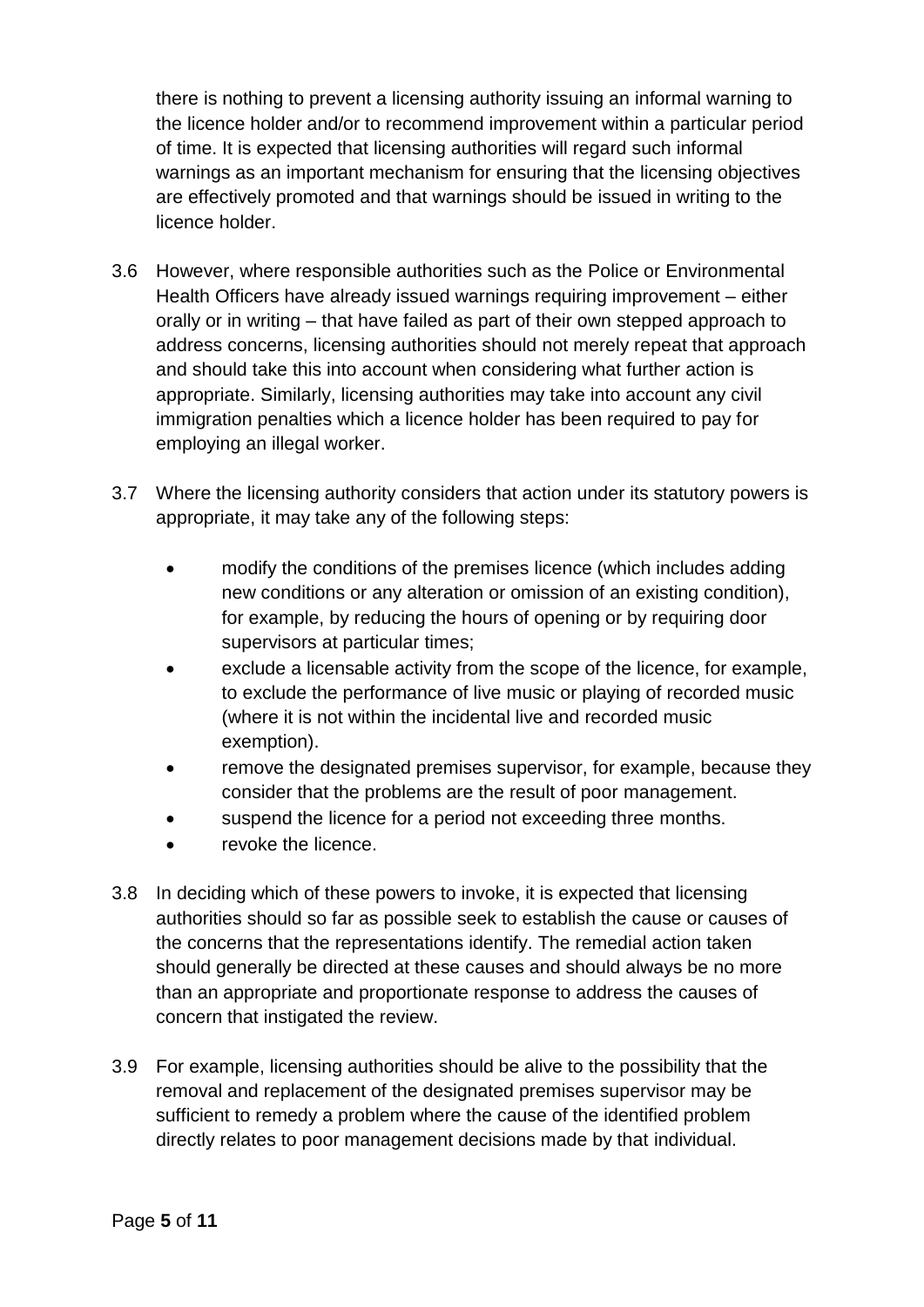- 3.10 Equally, it may emerge that poor management is a direct reflection of poor company practice or policy and the mere removal of the designated premises supervisor may be an inadequate response to the problems presented. Indeed, where subsequent review hearings are generated by representations, it should be rare merely to remove a succession of designated premises supervisors as this would be a clear indication of deeper problems that impact upon the licensing objectives.
- 3.11 Licensing authorities should also note that modifications of conditions and exclusions of licensable activities may be imposed either permanently or for a temporary period of up to three months. Temporary changes or suspension of the licence for up to three months could impact on the business holding the licence financially and would only be expected to be pursued as an appropriate means of promoting the licensing objectives or preventing illegal working. So, for instance, a licence could be suspended for a weekend as a means of deterring the holder from allowing the problems that gave rise to the review to happen again. However, it will always be important that any detrimental financial impact that may result from a licensing authority's decision is appropriate and proportionate to the promotion of the licensing objectives and for the prevention of illegal working in licensed premises. But where premises are found to be trading irresponsibly, the licensing authority should not hesitate, where appropriate to do so, to take tough action to tackle the problems at the premises and, where other measures are deemed insufficient, to revoke the licence.
- 3.12 All licensing determinations should be considered on the individual merits of the application. The authority's determination should be evidence-based, justified as being appropriate for the promotion of the licensing objectives and proportionate to what it is intended to achieve. Findings on any issues of fact should be on the balance of probability.
- 3.13 It is important that a licensing authority should give comprehensive reasons for its decisions in anticipation of any appeals. Failure to give adequate reasons could itself give rise to grounds for an appeal.

# **4. Consultation**

- 4.1 The application has been subject to the statutory consultation process involving the display of public notices in the vicinity of the site for 28 days.
- 4.2 Relevant ward members have been notified of the application and all statutory requirements in relation to notification requirements have been complied with.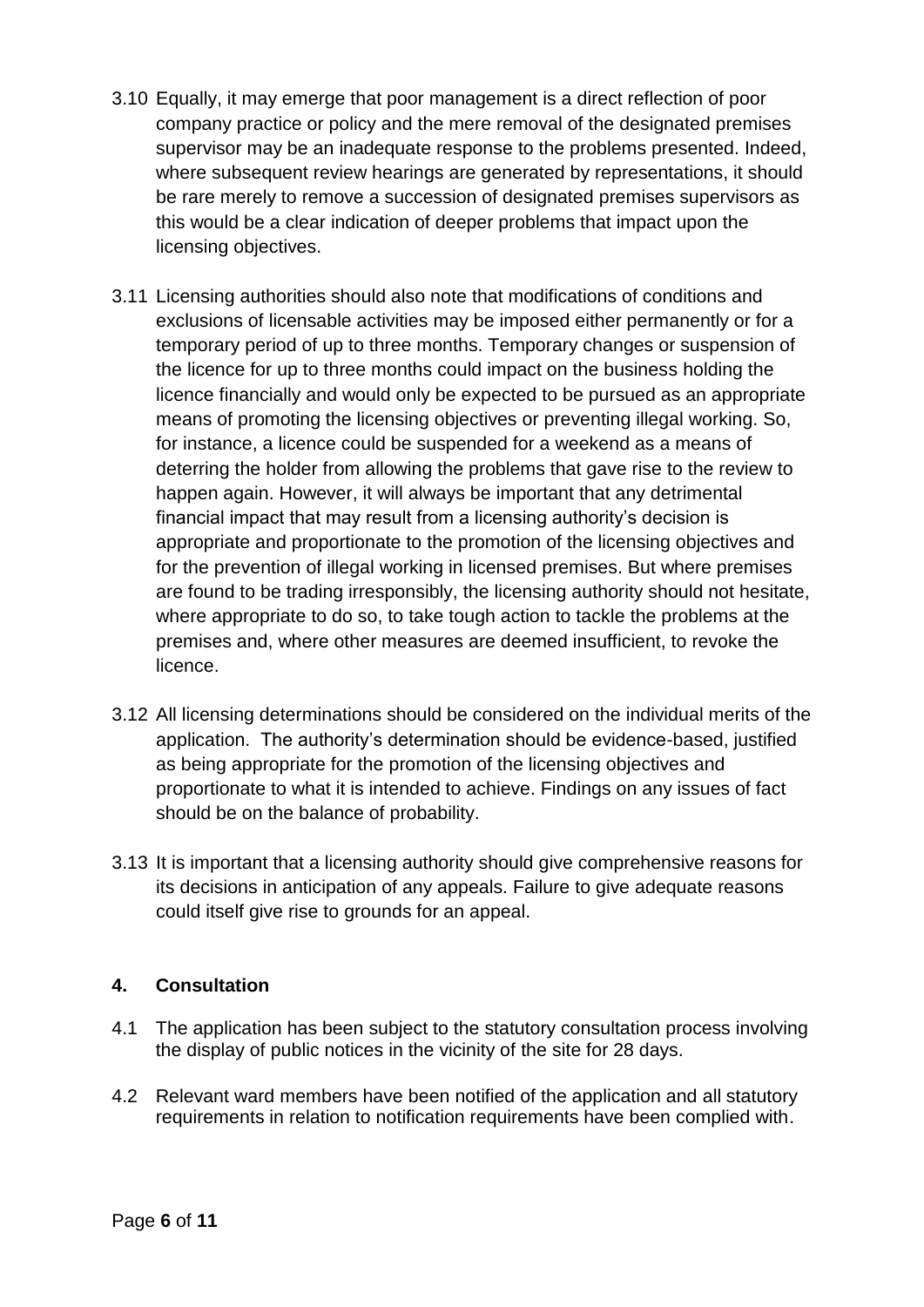# **5. Timetable and Accountability for Implementing this Decision**

- 5.1 Any decision made by the Licensing Sub-Committee does not have effect until:
	- the end of the period given for appealing against the decision; or
	- if the decision is appealed, until the appeal is disposed of.
- 5.2 An appeal may be lodged by either the applicant or a party to the hearing that has made a relevant representation.
- 5.3 Parties to the hearing must be informed of the decision within 5 working days of the hearing (or within 5 working days from the last day of the hearing if it takes place over multiple days).

### **6. Financial Implications**

- 6.1 There are no specific financial implications arising from this application.
- 6.2 However, additional costs may be incurred should the matter go to appeal. In such an eventuality it may not be possible to recover all of the costs incurred. The impact of these additional costs (if any) will therefore need to be met from within existing revenue budgets.

### **7. Legal Advice and Implications**

- 7.1 A Council Solicitor will be in attendance at the hearing to provide appropriate legal advice to the Licensing Sub-Committee in relation to specific aspects of the application / hearing, however the advice below is generally applicable to all applications.
- 7.2 Hearings under the Licensing Act 2003 operate under the Licensing Act 2003 (Hearings) Regulations 2005.
- 7.3 In accordance with Regulation 18 of the Licensing Act 2003 (Hearings) Regulations 2005, the authority may take into account documentary or other information produced by a party in support of their application, representations or notice either before the hearing or, with the consent of all parties, at the hearing.
- 7.4 The Panel may accept hearsay evidence and it will be a matter for the Licensing Sub-Committee to attach what weight to it that they consider appropriate. Hearsay evidence is evidence of something that a witness neither saw nor heard, but has heard or read about.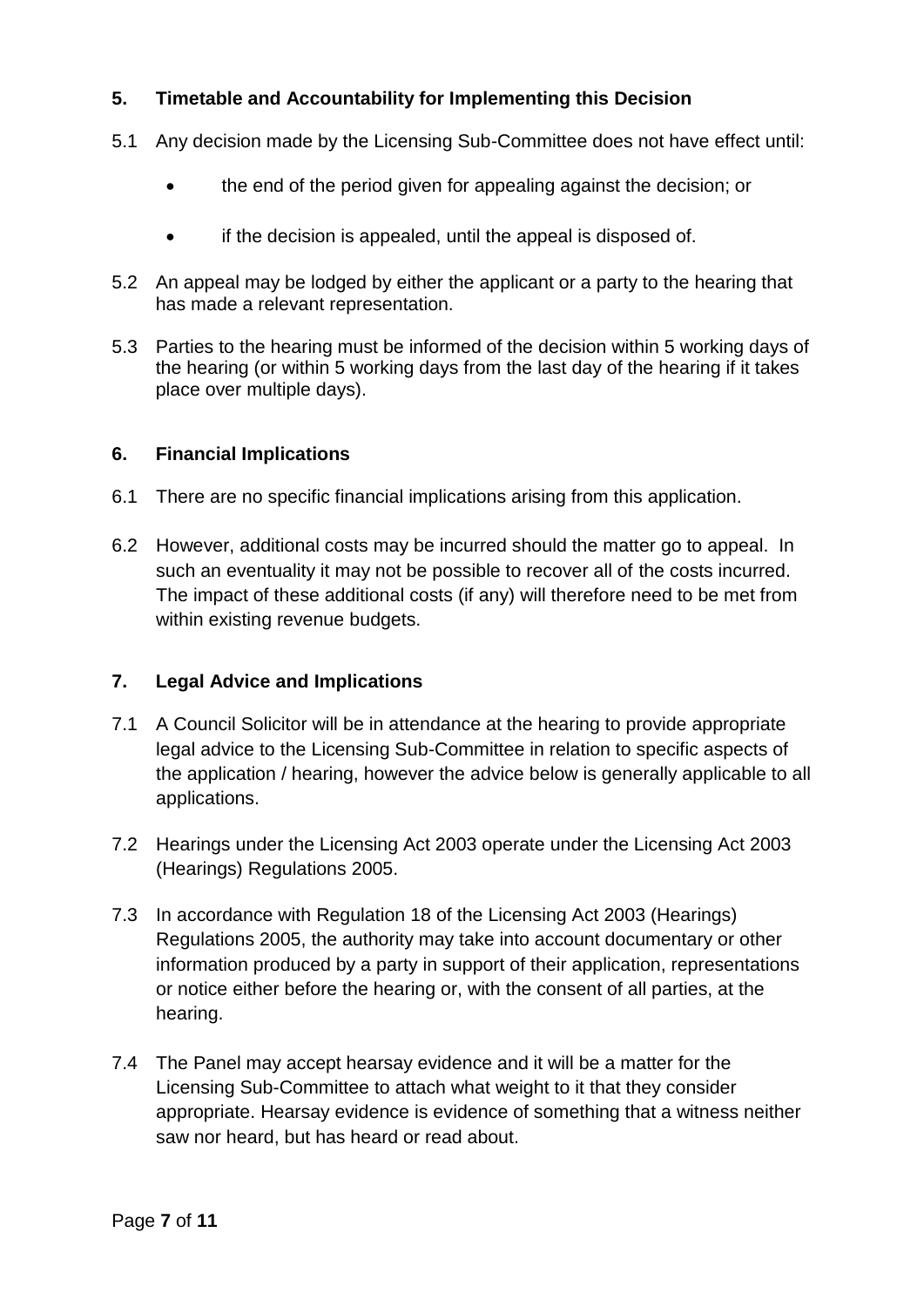- 7.5 The Secretary of State's guidance to the Licensing Act 2003 is provided to licensing authorities in relation to the carrying out of their functions under the 2003 Act. It also provides information to magistrates' courts hearing appeals against licensing decisions and has been made widely available for the benefit of those who run licensed premises, their legal advisers and the general public. It is a key medium for promoting best practice, ensuring consistent application of licensing powers across England and Wales and for promoting fairness, equal treatment and proportionality.
- 7.6 Section 4 of the 2003 Act provides that, in carrying out its functions, a licensing authority must 'have regard to' guidance issued by the Secretary of State under section 182. The guidance is therefore binding on all licensing authorities to that extent. However, the guidance cannot anticipate every possible scenario or set of circumstances that may arise and, as long as licensing authorities have properly understood this guidance, they may depart from it if they have good reason to do so and can provide full reasons.
- 7.7 Departure from the guidance could give rise to an appeal or judicial review, and the reasons given will then be a key consideration for the courts when considering the lawfulness and merits of any decision taken.

# **8. Risks and Mitigation**

- 8.1 The statutory requirements in relation to the consideration of this application are detailed in this report. It is essential that the Sub-Committee act in accordance with these statutory provisions and take account of statutory guidance.
- 8.2 Failure to do this exposes the Council to significant risk of legal challenge, the consequences of which could result in financial and / or reputational damage to the Council.
- 8.3 Members are therefore urged to fully consider the information in this report when making a decision regarding this application, and to ensure that any decision made is justifiable, proportionate and based on the promotion of one or more of the Licensing Objectives.
- 8.4 Council officers are present at the meeting today and can provide additional advice to members of the Sub-Committee should this be required. In addition, a copy of the statutory guidance is available for members to review should they wish to do so.

# **9. Accountable Officer(s)**

Alan Pogorzelec, Licensing Manager, Community Safety and Street Scene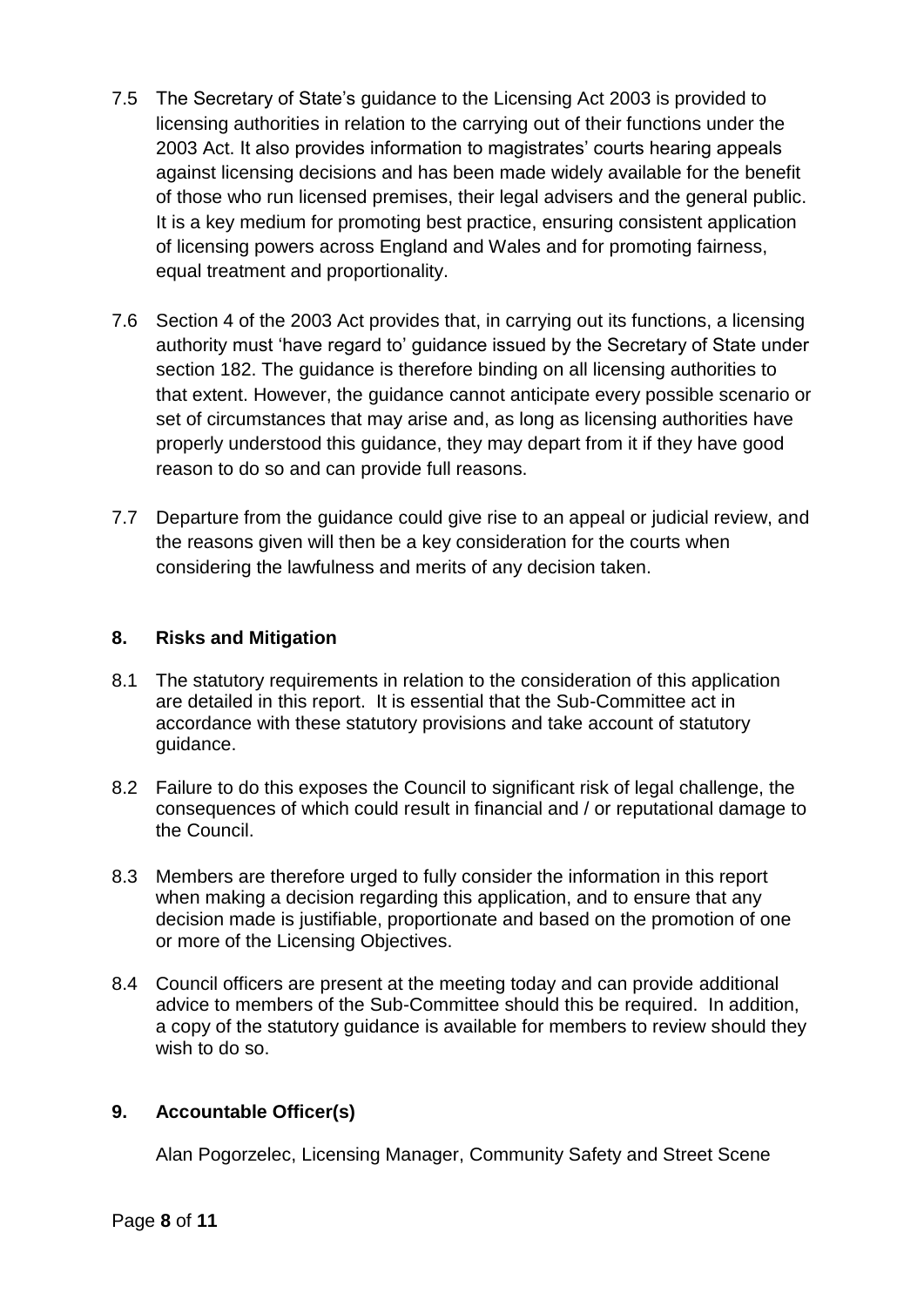This report is published on the Council's [website.](https://moderngov.rotherham.gov.uk/ieDocHome.aspx?Categories=)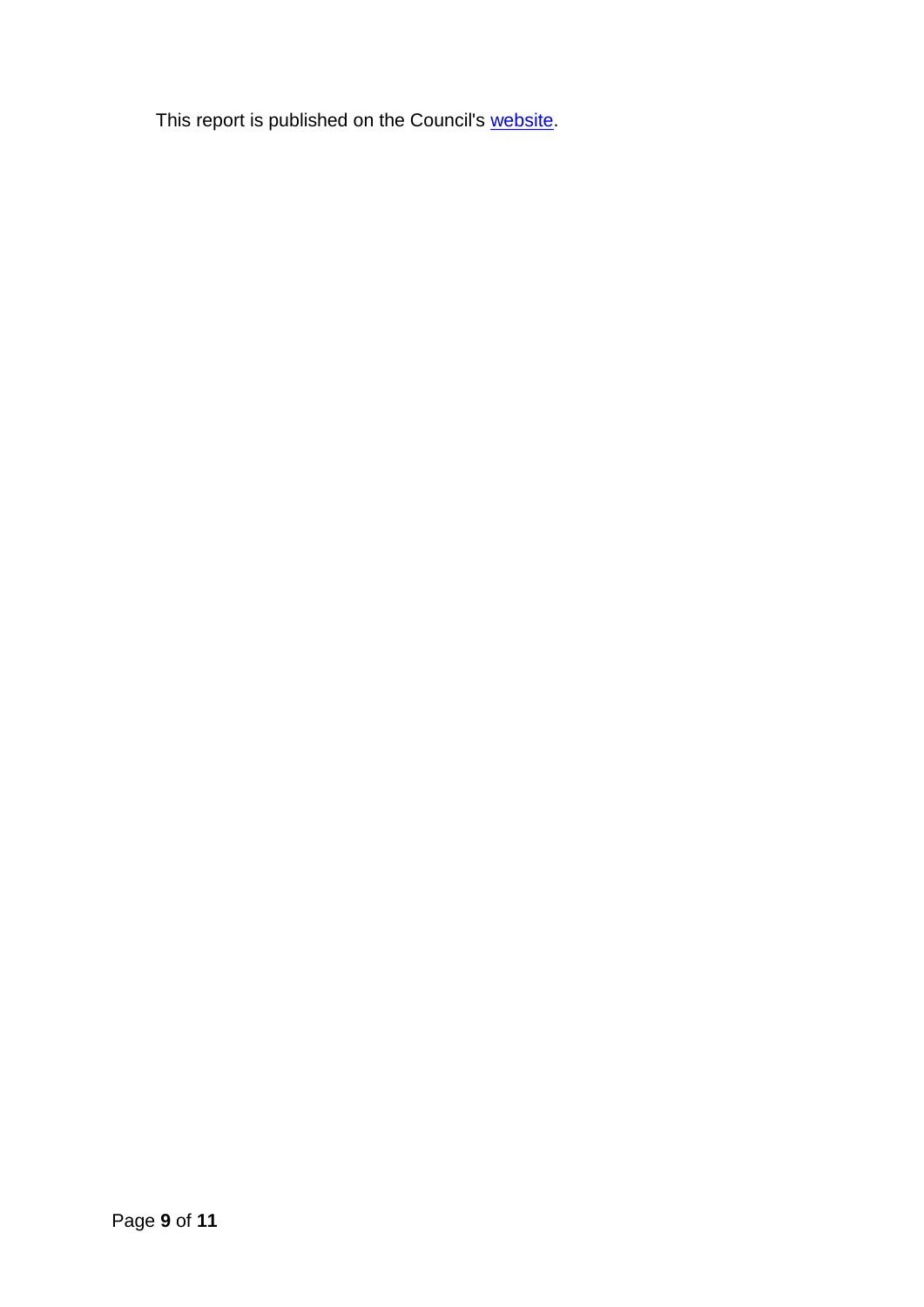# **Hearing Procedure – Review of Premises Licence**

- 1 The Chair of the meeting will introduce the Committee and ask officers to introduce themselves.
- 2 The Chair will ask the other parties to the hearing to formally introduce themselves.
- 3 The Licensing Officer will outline the procedure to be followed at the hearing.
- 4 Hearing Procedure:
	- i. The Licensing Officer will introduce the report.
	- ii. Questions concerning the report can be asked both by Members and the applicant.
	- iii. The Licensing Officer will introduce the applicant for the review (or the nominated representative) and invite them to detail the application and provide them with the opportunity to develop / clarify any of the matters raised as part of their application.
	- iv. The applicant for the review (or the nominated representative) may then be asked questions by members and, if agreed by the Chair, the licence holder and any other parties present.
	- v. The Licensing Officer will then introduce representatives for any Responsible Authorities that are a party to the hearing along with other Interested Parties in turn and each will be asked to detail their relevant representations. Following each submission, Committee members may ask questions of the Responsible Authority / Interested Party. If it is agreed by the Chair, the licence holder may also ask questions of those parties.
	- vi. The Premises Licence Holder (or their nominated representative) will then have the opportunity to make their submission in response to the matters raised by the other parties to the hearing. The licence holder may seek to provide further information / clarification to the Committee that will provide assurance that the licensing objectives are being adequately promoted, or may propose additional measures that will provide this assurance.
	- vii. Following this submission, Committee members may ask questions of the licence holder. If it is agreed by the Chair, the other parties to the hearing may also ask questions of the licence holder in relation to their submission.
	- viii. The applicant for the review will then be given the opportunity to sum up the application.